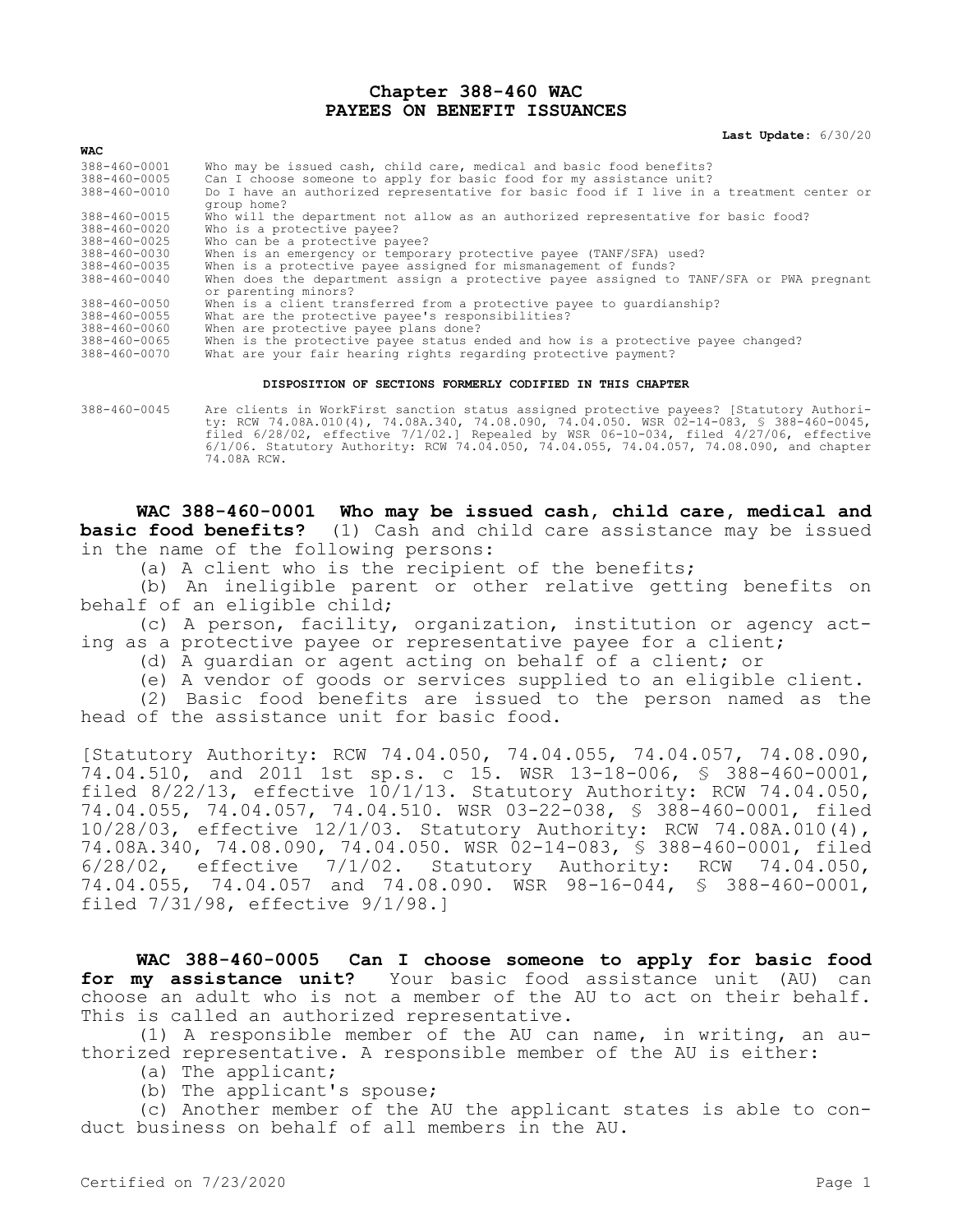(2) The AU's authorized representative has the authority to apply for basic food on the AU's behalf.

(3) If you receive basic food benefits in a qualified drug and alcohol treatment facility under WAC 388-408-0040, you **must** have an employee of the facility as your authorized representative for basic food.

(4) If the authorized representative provides information to the department that causes an AU to have an overpayment, the AU members are liable for the overpayment.

(5) An authorized representative may act on behalf of more than one basic food AU **only** if the community services office administrator approves.

[Statutory Authority: RCW 74.04.050, 74.04.055, 74.04.057, 74.04.510. WSR 03-22-038, § 388-460-0005, filed 10/28/03, effective 12/1/03; WSR 03-03-072, § 388-460-0005, filed 1/15/03, effective 3/1/03. Statutory Authority: RCW 74.04.050, 74.04.055, 74.04.057 and 74.08.090. WSR 98-16-044, § 388-460-0005, filed 7/31/98, effective 9/1/98.]

**WAC 388-460-0010 Do I have an authorized representative for basic food if I live in a treatment center or group home?** (1) If you live in a qualified developmental disabilities administration (DDA) group home under WAC 388-408-0040, you may choose to apply for basic food benefits:

(a) On your own behalf;

(b) Through an authorized representative of your choice; or

(c) Through the DDA group home acting as your authorized representative.

(2) If you live in a qualified drug and alcohol treatment center under WAC 388-408-0040, a designated treatment center employee may apply for your basic food benefits, and the center will act as your authorized representative.

(3) When the qualified drug and alcohol treatment center or qualified DDA group home is your authorized representative, it must:

(a) Be aware of your circumstances;

(b) Notify the department of any changes in your income, resources, or circumstances within ten days of the change;

(c) Use your basic food benefits for meals served to you; and

(d) Give you a change in circumstances report form, when the center or group home learns you plan to leave, and advise you to report any changes as required under WAC 388-418-0005 to the department within ten days of the date of change.

(4) When a center or group home is an authorized representative for residents, the facility accepts responsibility for:

(a) Any misrepresentation or intentional program violation; and

(b) Liability for basic food benefits held at the facility on behalf of residents.

(5) When you leave a facility and the treatment center or group home is your authorized representative, it must:

(a) Account for any benefits withdrawn;

(b) Return your basic food allotment as follows:

(i) Return all of your basic food allotment if you leave the center or group home and no benefits have been spent on your behalf;

(ii) Return one-half of your basic food allotment if you leave the center or group home on or before the fifteenth of the month; or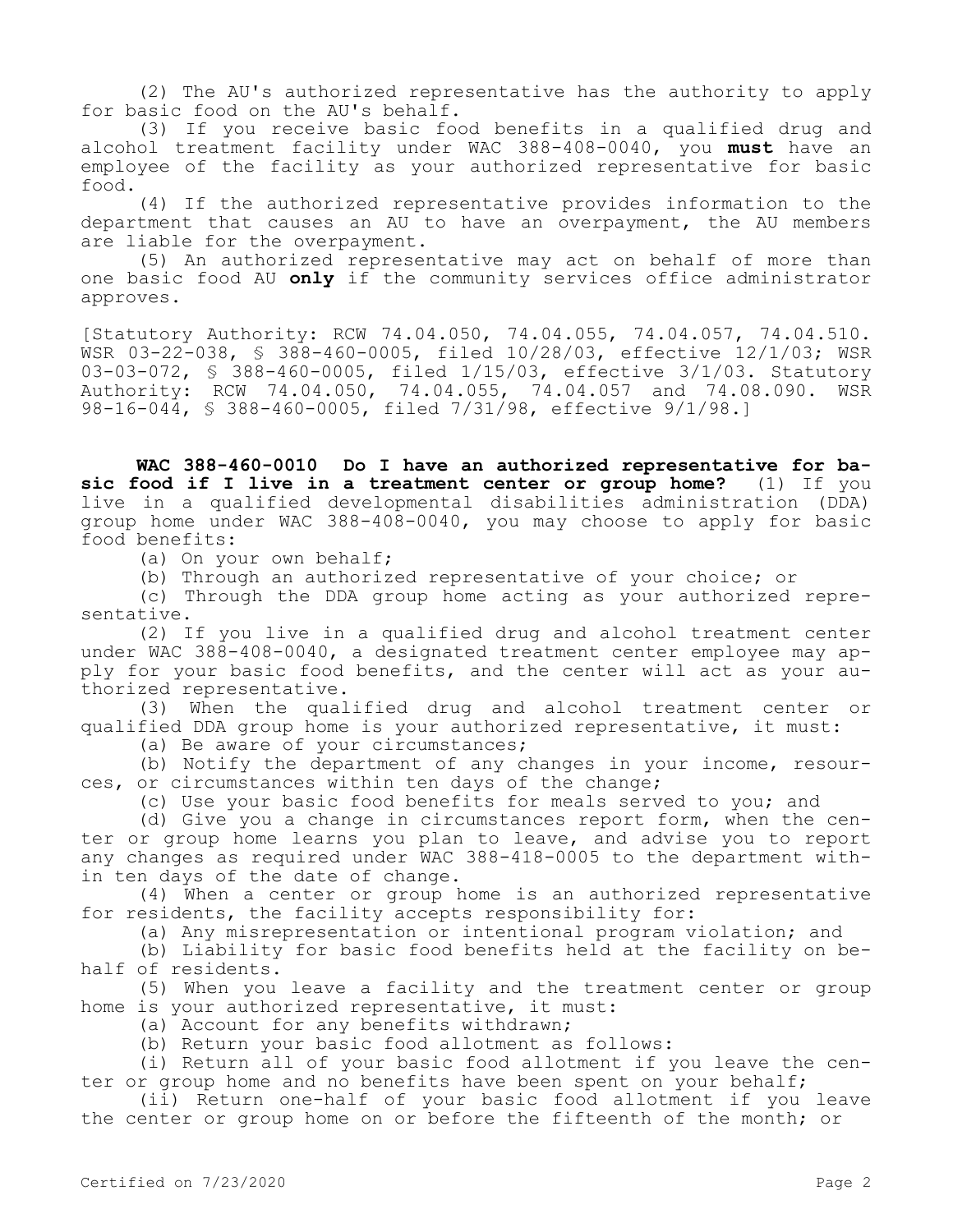(iii) Return a prorated amount of your basic food allotment based on the number of days remaining in the month if you leave a qualified drug and alcohol treatment center on or after the sixteenth of the month;

(c) Notify the department that the facility is unable to refund your prorated share any time during the month;

(d) Notify the department of your change in address and other change of circumstances and that the facility is no longer your authorized representative; and

(i) Provide you with your electronic benefits transfer (EBT) card if the facility was in possession of the card; or

(ii) Return your EBT card to the department by the end of the month if they are unable to provide it to you.

[Statutory Authority: RCW 74.04.500, 74.04.510, 74.08A.120, and 7 C.F.R. 273.11 (e) and (f). WSR 20-14-089, § 388-460-0010, filed 6/30/20, effective 7/31/20; WSR 19-03-037, § 388-460-0010, filed 1/7/19, effective 2/7/19. Statutory Authority: RCW 74.04.500, 74.04.510, and 74.08A.120. WSR 15-16-022, § 388-460-0010, filed 7/24/15, effective 8/24/15. Statutory Authority: RCW 74.04.050, 74.04.055, 74.04.057, 74.04.510. WSR 03-22-038, § 388-460-0010, filed 10/28/03, effective 12/1/03. Statutory Authority: RCW 74.04.510, 74.08.090, 74.04.055, 74.04.057 and S. 825, Public Law 104-193, Personal Responsibility and Work Opportunity Reconciliation Act of 1996. WSR 99-02-039, § 388-460-0010, filed 12/31/98, effective 1/31/99. Statutory Authority: RCW 74.04.050, 74.04.055, 74.04.057 and 74.08.090. WSR 98-16-044, § 388-460-0010, filed 7/31/98, effective 9/1/98.]

**WAC 388-460-0015 Who will the department not allow as an authorized representative for basic food?** (1) If you are acting as an authorized representative for basic food, we disqualify you from being an authorized representative for one year is we determine that you:

(a) Knowingly provided false information to the department;

(b) Misrepresented the circumstances of the basic food assistance unit (AU); or

(c) Misused the basic food benefits.

(2) If we disqualify you from being an authorized representative for basic food, we notify you and the head of the basic food AU thirty days before your disqualification starts.

(3) If you are a department employee, a retailer authorized to receive basic food benefits, or are disqualified from receiving basic food because of an intentional program violation under WAC 38-446-0015, you generally cannot be an authorized representative. If you are in any of these three categories and want to be an authorized representative for basic food:

(a) The AU must have no one else available to be an authorized representative; and

(b) You must have written approval from the community services office administrator to be the AU's authorized representative.

(4) A public or private nonprofit organization providing meals for homeless persons may not be an authorized representative under any conditions.

[Statutory Authority: RCW 74.04.050, 74.04.055, 74.04.057, 74.04.510. WSR 03-22-038, § 388-460-0015, filed 10/28/03, effective 12/1/03.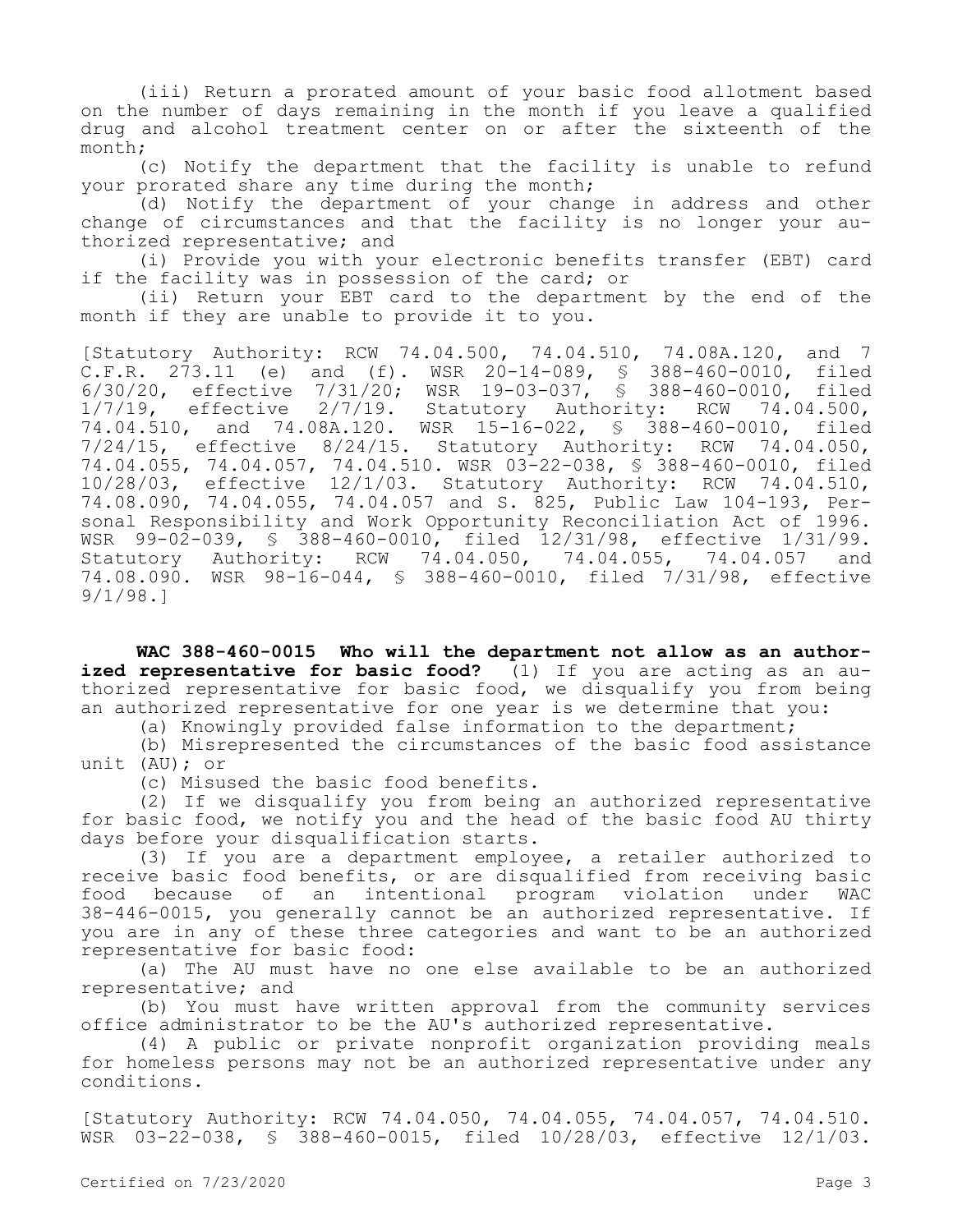Statutory Authority: RCW 74.04.050, 74.04.055, 74.04.057 and 74.08.090. WSR 98-16-044, § 388-460-0015, filed 7/31/98, effective 9/1/98.]

**WAC 388-460-0020 Who is a protective payee?** (1) A protective payee is a person or an employee of an agency who manages client cash benefits to provide for basic needs - Housing, utilities, clothing, child care, and food. They may also provide services such as training clients how to manage money.

(2) Clients are assigned to protective payees for the following reasons:

(a) Emergency or temporary situations where a child is left without a caretaker (TANF/SFA) per WAC 388-460-0030;

(b) Mismanagement of money (TANF/SFA, PWA, ABD cash, or WCCC) per WAC 388-460-0035; or

(c) Pregnant or parenting minors per WAC 388-460-0040.

[Statutory Authority: RCW 74.04.005, 74.04.050, 74.04.055, 74.04.057, 74.04.510, 74.08.090, 74.08A.100, 74.04.770, 74.04.0052, 74.04.655, 74.08.043, 74.08.335, and 2011 1st sp.s. c 36. WSR 12-10-042, § 388-460-0020, filed 4/27/12, effective 6/1/12. Statutory Authority: RCW 74.04.050, 74.04.055, 74.04.057, 74.08.090, and chapter 74.08A RCW. WSR 06-10-034, § 388-460-0020, filed 4/27/06, effective 6/1/06. Statutory Authority: RCW 74.08A.010(4), 74.08A.340, 74.08.090, 74.04.050. WSR 02-14-083, § 388-460-0020, filed 6/28/02, effective 7/1/02.]

**WAC 388-460-0025 Who can be a protective payee?** (1) Clients may ask for a particular protective payee, but the department makes the final choice.

(2) Protective payees must contract with the department, except for employees of the department who are assigned this function as part of their job duties.

(3) The contracted protective payee and their staff must pass a criminal background check according to the criteria in WAC 388-06-0170, 388-06-0180 and 388-06-0190.

(4) A departmental employee acting as a protective payee must pass a criminal background check and cannot:

(a) Have the client in their caseload,

(b) Have the client in the caseloads of other employees under their supervision,

(c) Be responsible for determining or issuing benefits for the client,

(d) Be the office administrator, or

(e) Be a special investigator.

(5) For TANF/SFA, a department employee cannot act as a protective payee when the department has legal custody or responsibility for placement and care of the child.

[Statutory Authority: RCW 74.08A.010(4), 74.08A.340, 74.08.090, 74.04.050. WSR 02-14-083, § 388-460-0025, filed 6/28/02, effective 7/1/02.]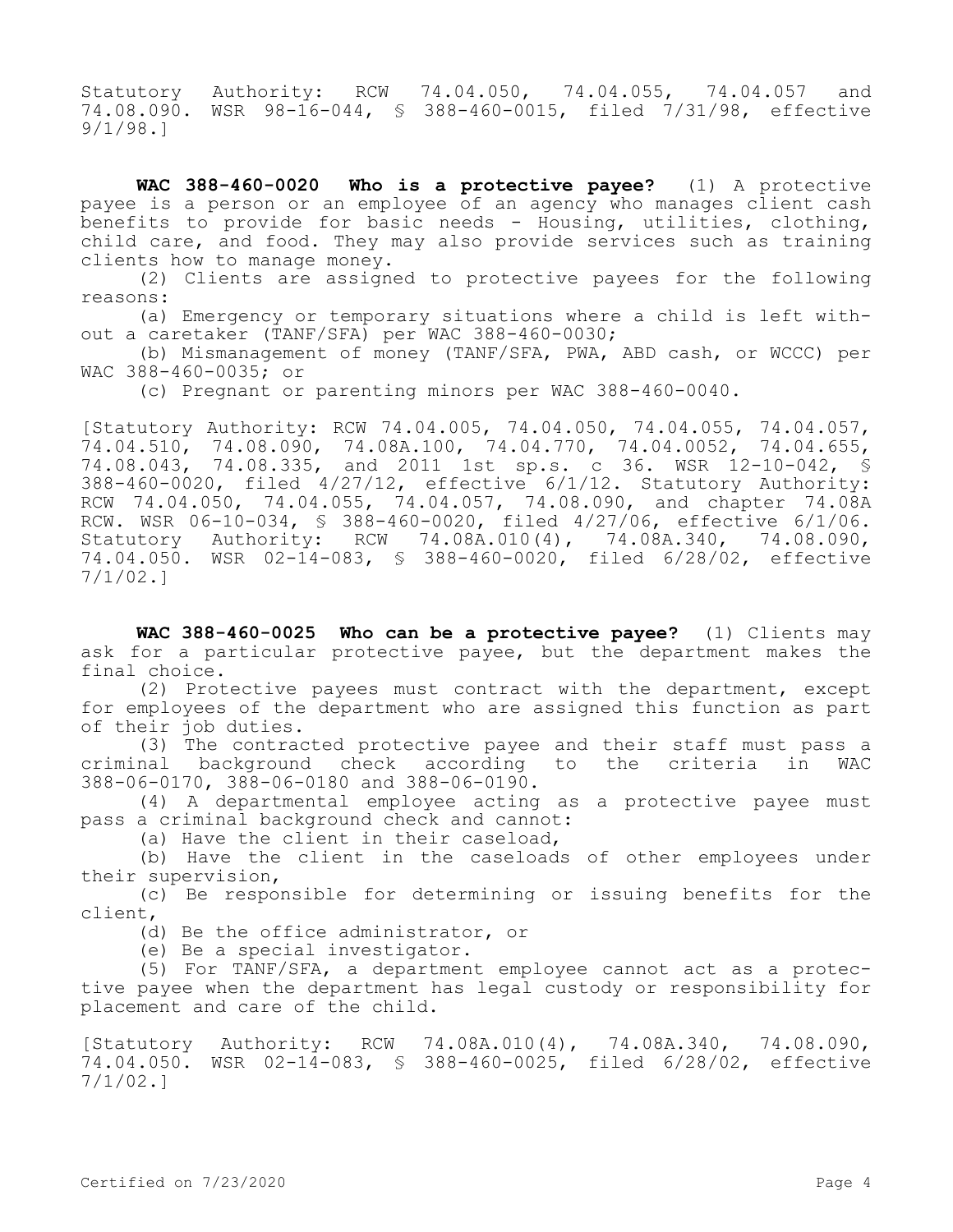**WAC 388-460-0030 When is an emergency or temporary protective payee (TANF/SFA) used?** An emergency or temporary protective payee is assigned when a caretaker relative or adult acting in loco parentis per WAC 388-454-0005 is not available to take care of and supervise a child due to an emergency.

[Statutory Authority: RCW 74.08A.010(4), 74.08A.340, 74.08.090, 74.04.050. WSR 02-14-083, § 388-460-0030, filed 6/28/02, effective 7/1/02.]

**WAC 388-460-0035 When is a protective payee assigned for mismanagement of funds?** (1) The decision to assign a person to a protective payee because of mismanagement of funds must be based on law or with proof the client is unable to manage their cash benefits. The proof must be current and show how this threatens the well being of a child or client on public assistance. Examples of proof are:

(a) Department employees or others observe that the client or client's children are hungry, ill, or not adequately clothed;

(b) Repeated requests from the client for extra money for basic essentials such as food, utilities, clothing, and housing;

(c) A series of evictions or utility shut off notices within the last twelve months;

(d) Medical or psychological evaluations showing an inability to handle money;

(e) Persons having had a chemical dependency assessment and who are participating in chemical dependency treatment;

(f) A complaint from businesses showing a pattern of failure to pay bills or rent;

(g) Notice from the office of fraud and accountability that a client illegally used a public assistance electronic benefits transfer (EBT) card or cash obtained with an EBT card two or more times. Illegal use includes infractions, felonies, or violations referenced in WAC 388-412-0046 or 388-446-0020.

(2) A lack of money or a temporary shortage of money because of an emergency does not constitute mismanagement.

(3) When a client has a history of mismanaging money, benefits can be paid through a protective payee or directly to a vendor.

[Statutory Authority: RCW 74.04.050, 74.04.055, 74.04.057, 74.08.090, 74.08.580, and 2011 c 42. WSR 11-22-044, § 388-460-0035, filed 10/27/11, effective 11/27/11. Statutory Authority: RCW 74.08A.010(4), 74.08A.340, 74.08.090, 74.04.050. WSR 02-14-083, § 388-460-0035, filed 6/28/02, effective 7/1/02.]

**WAC 388-460-0040 When does the department assign a protective payee assigned to TANF/SFA or PWA pregnant or parenting minors?** Pregnant or parenting minors who are not emancipated under court order must be assigned to protective payees if the clients are:

- (1) Head of a household;
- (2) Under age eighteen;
- (3) Unmarried; and
- (4) Pregnant or have a dependent child.

[Statutory Authority: RCW 74.04.005, 74.04.050, 74.04.055, 74.04.057, 74.04.510, 74.08.090, 74.08A.100, 74.04.770, 74.04.0052, 74.04.655,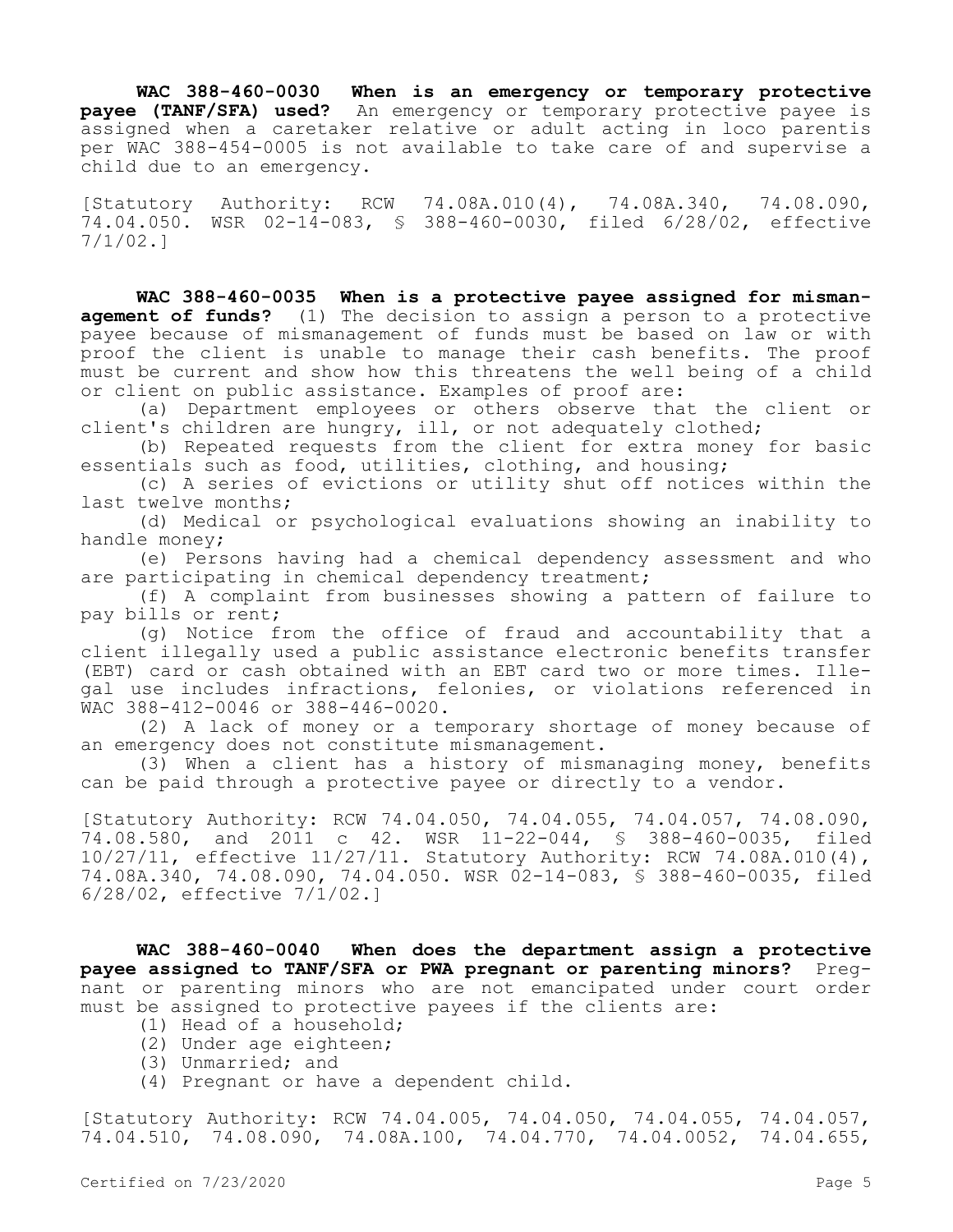74.08.043, 74.08.335, and 2011 1st sp.s. c 36. WSR 12-10-042, § 388-460-0040, filed 4/27/12, effective 6/1/12. Statutory Authority: RCW 74.08A.010(4), 74.08A.340, 74.08.090, 74.04.050. WSR 02-14-083, § 388-460-0040, filed 6/28/02, effective 7/1/02.]

**WAC 388-460-0050 When is a client transferred from a protective payee to guardianship?** (1) In emergency cases where a person is physically or mentally unable to manage their own funds, the client is referred to other divisions of the department for full care, including guardianship.

(2) In cases where a child is eligible for TANF/SFA and the caretaker relative does not use the benefits for adequate care of the child, the case can be referred to the attorney general to establish a limited guardianship.

(3) Guardianships are used only if it appears there is a need for services that are expected to last longer than two years.

(4) These guardianships are limited to management of DSHS benefits.

(5) The protective payee plan is changed if a guardian is appointed. The guardian is designated as the payee.

[Statutory Authority: RCW 74.08A.010(4), 74.08A.340, 74.08.090, 74.04.050. WSR 02-14-083, § 388-460-0050, filed 6/28/02, effective 7/1/02.]

**WAC 388-460-0055 What are the protective payee's responsibilities?** The protective payee's responsibilities are to:

(1) Manage client cash and child care assistance benefits to pay bills for basic needs, such as housing and utilities, or as directed in the protective payee plans;

(2) Provide money management for client if this item is included in the protective payee plans; and

(3) Provide reports to the department on client progress.

[Statutory Authority: RCW 74.04.050, 74.04.055, 74.04.057, 74.08.090 and chapter 74.08A RCW. WSR 06-10-034, § 388-460-0055, filed 4/27/06, effective  $6/1/06$ . Statutory Authority: RCW  $74.08A.010(4)$ ,  $74.08A.340$ , 74.08.090, 74.04.050. WSR 02-14-083, § 388-460-0055, filed 6/28/02, effective 7/1/02.]

**WAC 388-460-0060 When are protective payee plans done?** A protective payee plan may be developed when a case is assigned to a protective payee.

(1) A copy of the plan is provided to the protective payee and the client.

(2) All cases must be reviewed:

(a) After an initial three-month period; and

(b) At least every six months beyond the initial period for on going cases.

(3) Reviews include evaluation of:

(a) The need for the client to continue in protective payee status; or

(b) The need to change the plan; or